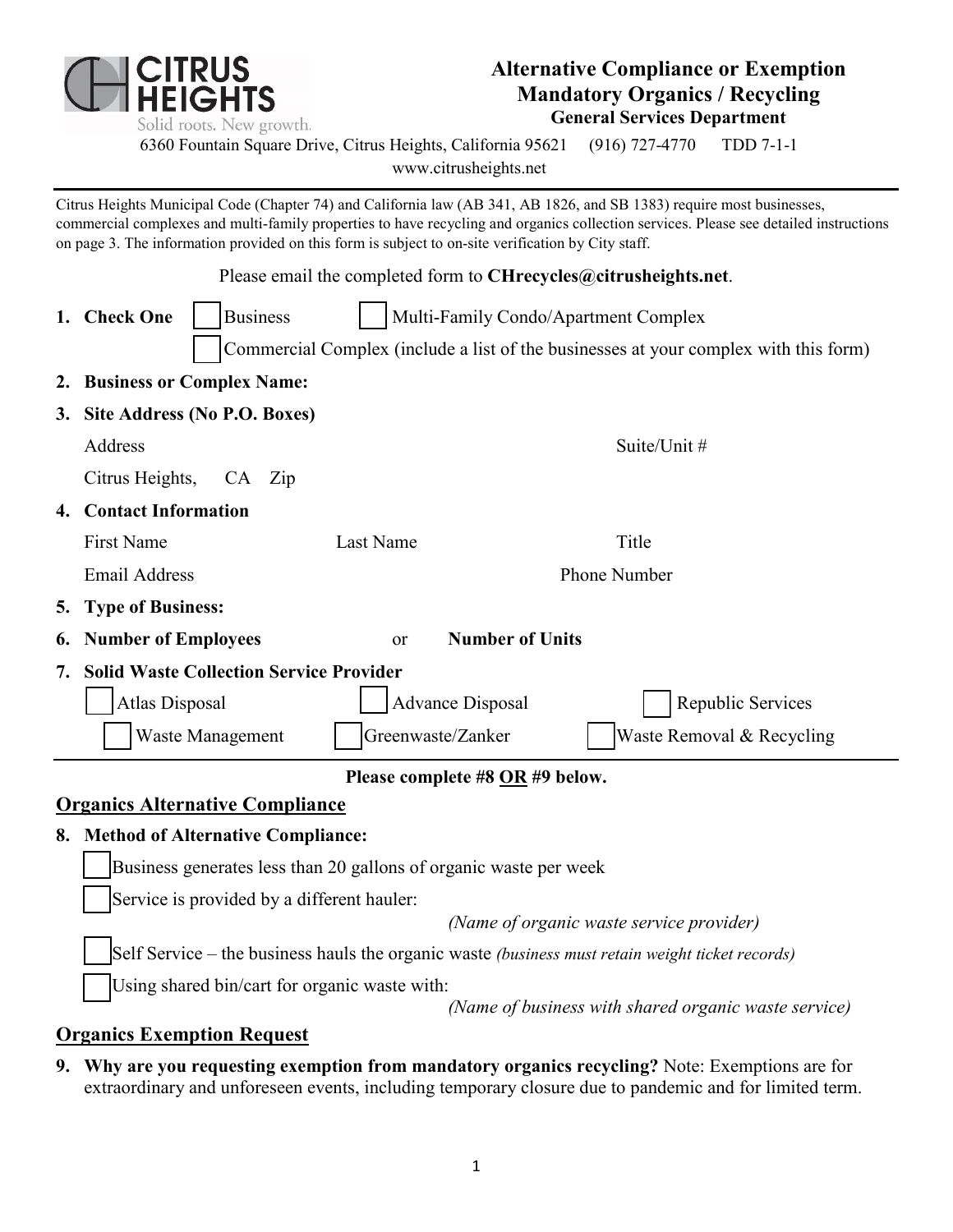#### **Recycling Alternative Compliance**

- Notes:
- If your business has recycling service with your regular solid waste collection service provider, you do not need to complete this portion of the form. (Most businesses fit this category.)
- If your business generates less than 4 cubic yards of solid waste per week, you do not need to complete this portion of the form. (This is less common.)

#### **10. Method of Alternative Compliance:**

Service is provided by a different hauler:

*(Name of recycling service provider)*

Self Service – the business hauls the recyclable waste *(business must retain weight ticket records)*

Using shared bin/cart for recycling with:

*(Name of business with shared recycling service)* 

## Please email the completed form to **CHrecycles@citrusheights.net**.

|             |          |                         | This section is for City Staff                                                                                        |                                                                                                                                                                                                                               |  |
|-------------|----------|-------------------------|-----------------------------------------------------------------------------------------------------------------------|-------------------------------------------------------------------------------------------------------------------------------------------------------------------------------------------------------------------------------|--|
|             | Approved | Denied                  |                                                                                                                       | Additional information required (See Notes)                                                                                                                                                                                   |  |
|             |          |                         |                                                                                                                       |                                                                                                                                                                                                                               |  |
| Notes:      |          |                         | <u> 1989 - Johann Harry Harry Harry Harry Harry Harry Harry Harry Harry Harry Harry Harry Harry Harry Harry Harry</u> |                                                                                                                                                                                                                               |  |
|             |          |                         |                                                                                                                       |                                                                                                                                                                                                                               |  |
|             |          |                         |                                                                                                                       | <u> 1989 - Johann Stoff, amerikan bestein besteht der Stoffenstein und der Stoffenstein und der Stoffenstein und</u>                                                                                                          |  |
| Site Visit: |          |                         |                                                                                                                       | <u> 1989 - Johann Stoff, amerikansk politik (d. 1989)</u>                                                                                                                                                                     |  |
|             |          |                         |                                                                                                                       |                                                                                                                                                                                                                               |  |
|             |          |                         |                                                                                                                       |                                                                                                                                                                                                                               |  |
|             |          |                         |                                                                                                                       |                                                                                                                                                                                                                               |  |
|             |          |                         |                                                                                                                       |                                                                                                                                                                                                                               |  |
|             |          |                         |                                                                                                                       |                                                                                                                                                                                                                               |  |
|             |          |                         |                                                                                                                       |                                                                                                                                                                                                                               |  |
|             |          |                         |                                                                                                                       |                                                                                                                                                                                                                               |  |
|             |          |                         |                                                                                                                       |                                                                                                                                                                                                                               |  |
|             |          | Closed out in Cityworks |                                                                                                                       | Date and the same state of the state of the state of the state of the state of the state of the state of the state of the state of the state of the state of the state of the state of the state of the state of the state of |  |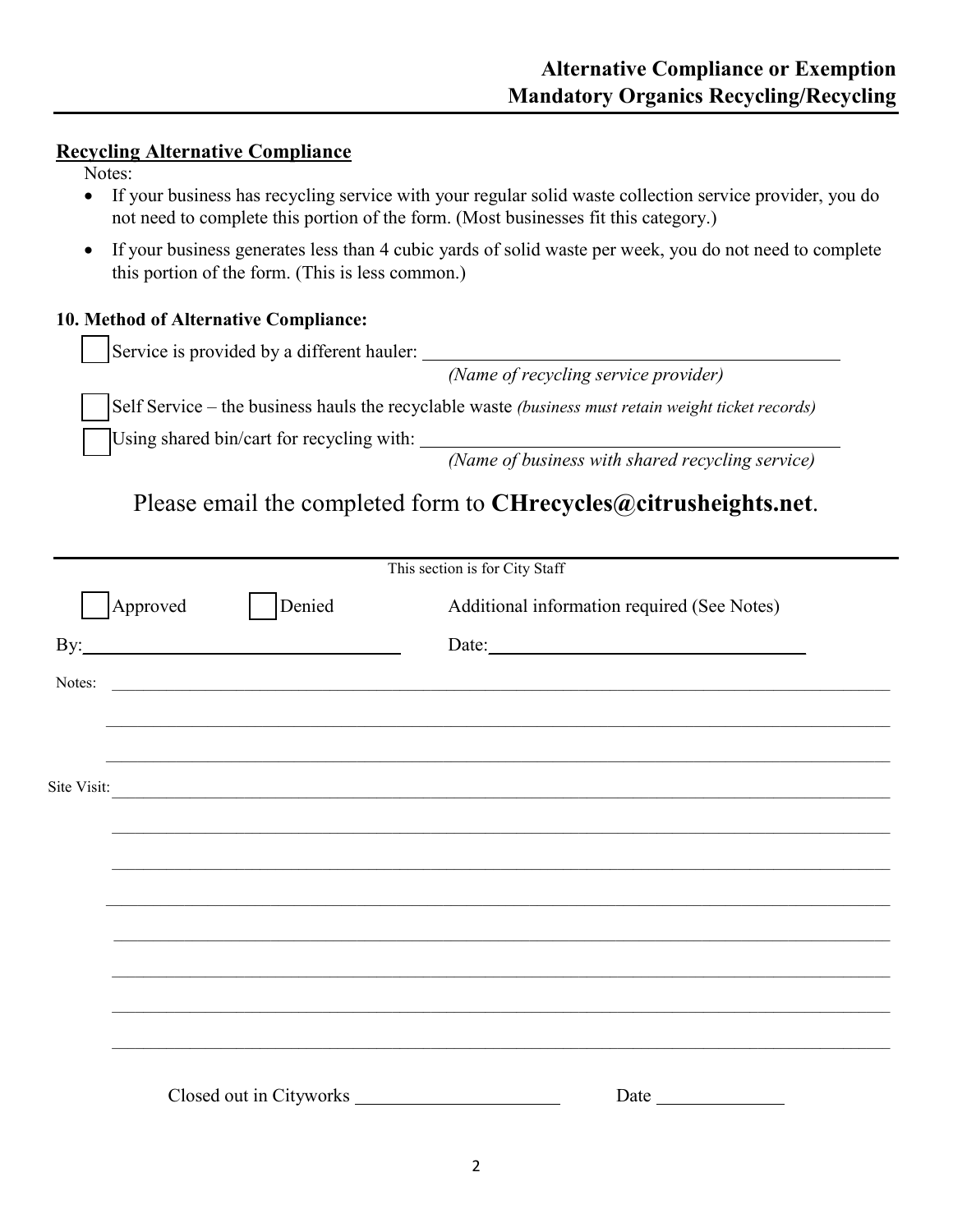# **Application Instructions for Alternative Compliance or Exemption – Mandatory Recycling/Organics Recycling**

- **1. Check One** Check if you are reporting for a Business, a Multi-Family Condo or Apartment Complex, or a Commercial Complex. If you are reporting for a commercial real estate complex or as a commercial property manager, please include a list of the businesses at your complex (your tenants).
- **2. Business or Complex Name** Enter the name of the business or the name of the commercial or multi-family complex.
- **3. Site Address** Enter the Citrus Heights business address. Do not list a PO Box. The business site location is required. Include a suite or unit number if applicable. If the business is not located in Citrus Heights, please contact the correct jurisdiction for your business.
- **4. Contact Information** Enter contact information for the person responsible for the solid waste and recycling service account for the business or the complex. This might be the owner, a manager, or other responsible party.
- **5. Type of Business** Please enter the type of business, such as restaurant, hair salon, automotive repair, etc.
- **6. Number of Employees or Number of Units** For Businesses, enter the number of employees at the site you are reporting. For Commercial Real Estate, enter the number of units at the site you are reporting. For Multi-Family Complexes, enter the number of residential units at the site you are reporting.
- **7. Solid Waste Collection Service Provider** Check which solid waste company provides solid waste removal and recycling for your business or complex

**Organics Alternative Compliance** – Alternative Compliance means your business does not have organics waste service with your garbage collection service, but is compliant with state requirements through other means. Use this section of the form to report compliance through other means. You only need to complete #8 or #9, not both.

- **8. Method of Alternative Compliance:** Check one:
	- "Business generates less than 20 gallons of organic waste per week" if as your business generates less than 20 gallons of organic waste per week.
	- "Service is provided by a different hauler" if your business or complex has organic waste hauled away by a different service or company than your garbage collection service. Enter the Name of the organic waste service provider in the space provided. If your landscape service hauls away the vegetation clippings, enter their name in the space provided as the organic waste service provider.
	- "Self Service the business hauls the organic waste" if your business transports organics waste to a disposal facility directly. Note: the business must retain the records of the transactions, including weight tickets showing the disposal facility locations and dates.
	- "Using shared bin/cart for organic waste" if your business is sharing a bin/cart with a neighboring business for organic waste. Enter the Name of the business you share organic waste service with in the space provided.

If you selected an Organics Alternative Compliance method, you can skip question 9.

**Organics Exemption Request** – You can request an Exemption for compliance with organics recycling for extraordinary and unforeseen events, including temporary business closure due to pandemic. Exemptions are not permanent and are granted for limited terms.

**9. Why are you requesting exemption from mandatory organics recycling?** Enter the reason for exemption request in the field provided. If you are reporting compliance with one or more of the choices on #8, you do not need to complete is section.